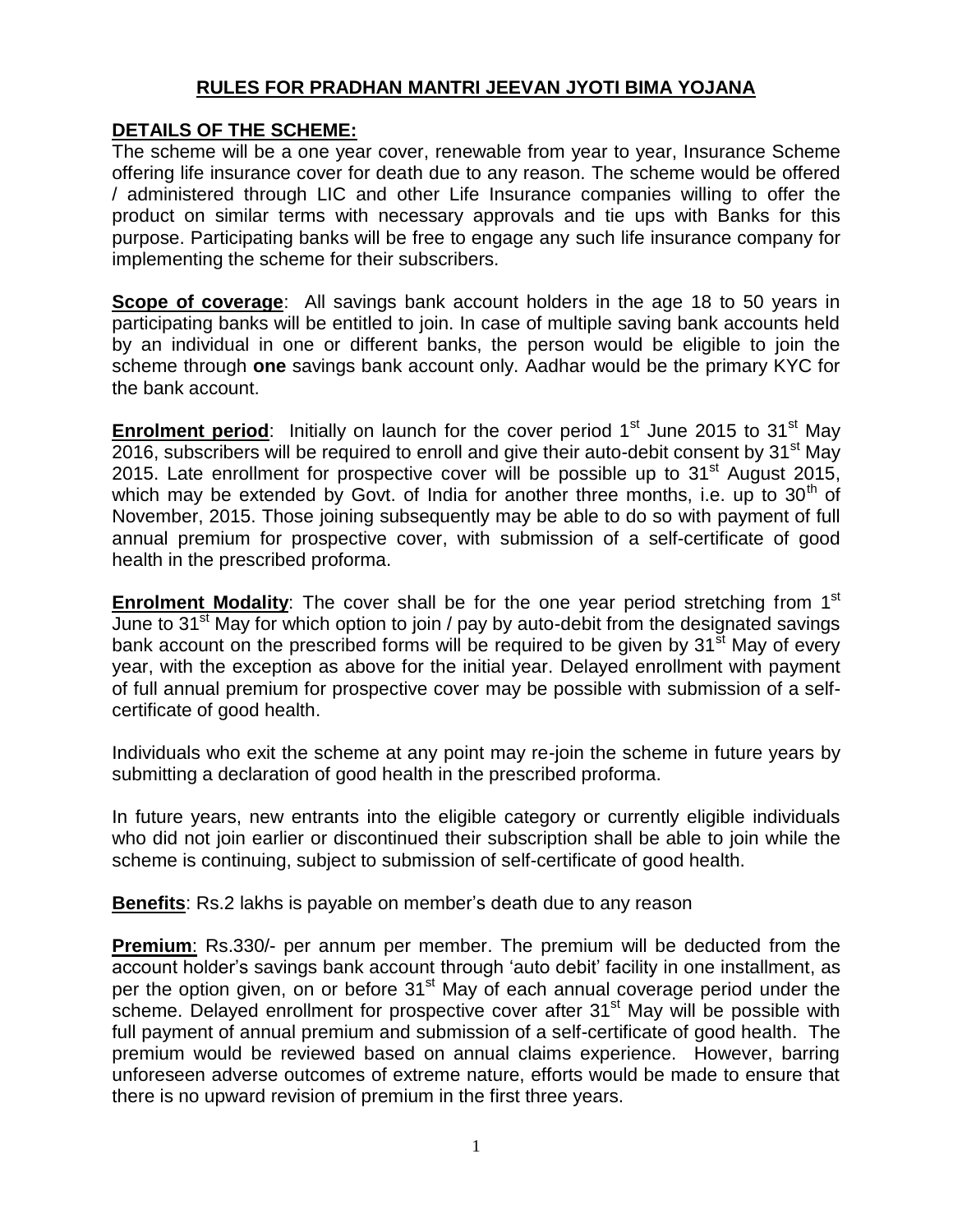# **Eligibility Conditions:**

- a) The savings bank account holders of the participating banks aged between 18 years (completed) and 50 years (age nearer birthday) who give their consent to join / enable auto-debit, as per the above modality, will be enrolled into the scheme.
- b) Individuals who join after the initial enrollment period extending up to  $31<sup>st</sup>$  August 2015 or  $30<sup>th</sup>$  November 2015, as the case may be, will be required to give a selfcertification of good health and that he / she does not suffer from any of the critical illnesses as mentioned in the applicable Consent cum Declaration form as on date of enrollment or earlier.

**Master Policy Holder**: Participating Banks will be the Master policy holders. A simple and subscriber friendly administration & claim settlement process shall be finalized by LIC / other insurance company in consultation with the participating bank.

**Termination of assurance**: The assurance on the life of the member shall terminate on any of the following events and no benefit will become payable there under:

- 1) On attaining age 55 years (age near birth day) subject to annual renewal up to that date (entry, however, will not be possible beyond the age of 50 years).
- 2) Closure of account with the Bank or insufficiency of balance to keep the insurance in force.
- 3) In case a member is covered under PMJJBY with LIC of India / other company through more than one account and premium is received by LIC / other company inadvertently, insurance cover will be restricted to Rs. 2 Lakh and the premium shall be liable to be forfeited.
- 4) If the insurance cover is ceased due to any technical reasons such as insufficient balance on due date or due to any administrative issues, the same can be reinstated on receipt of full annual premium and a satisfactory statement of good health.
- 5) Participating Banks shall remit the premium to insurance companies in case of regular enrolment on or before  $30<sup>th</sup>$  of June every year and in other cases in the same month when received.

### **Administration:**

The scheme, subject to the above, will be administered by the LIC P&GS Units / other insurance company setups. The data flow process and data proforma will be informed separately.

It will be the responsibility of the participating bank to recover the appropriate annual premium in one installment, as per the option, from the account holders on or before the due date **through 'auto-debit' process.** 

Members may also give one-time mandate for auto-debit every year till the scheme is in force.